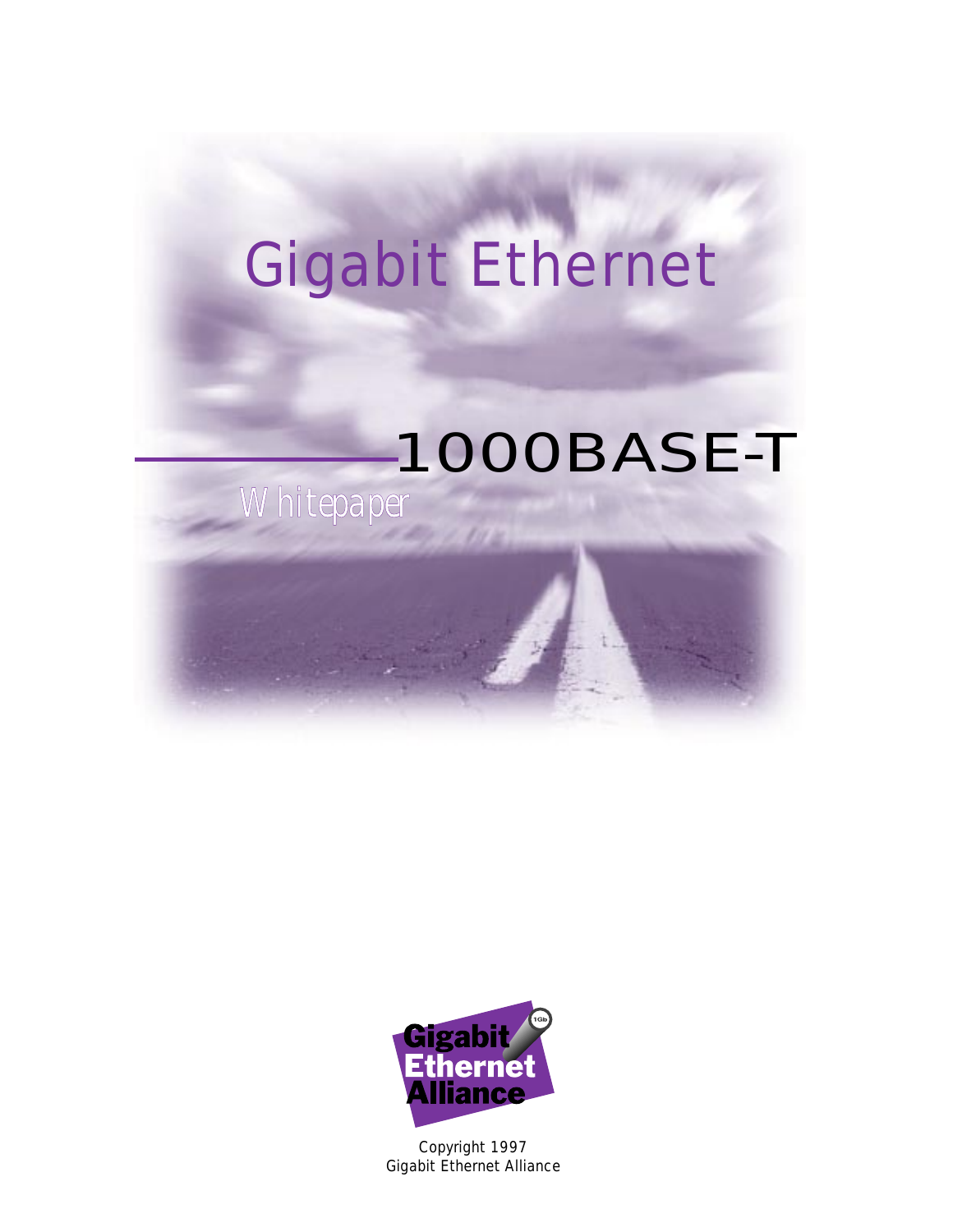## **TABLE OF CONTENTS**

| The Case for a Copper Gigabit Ethernet Solution 4                                  |
|------------------------------------------------------------------------------------|
|                                                                                    |
|                                                                                    |
|                                                                                    |
|                                                                                    |
| The Cabling Issue $\ldots \ldots \ldots \ldots \ldots \ldots \ldots \ldots \ldots$ |
|                                                                                    |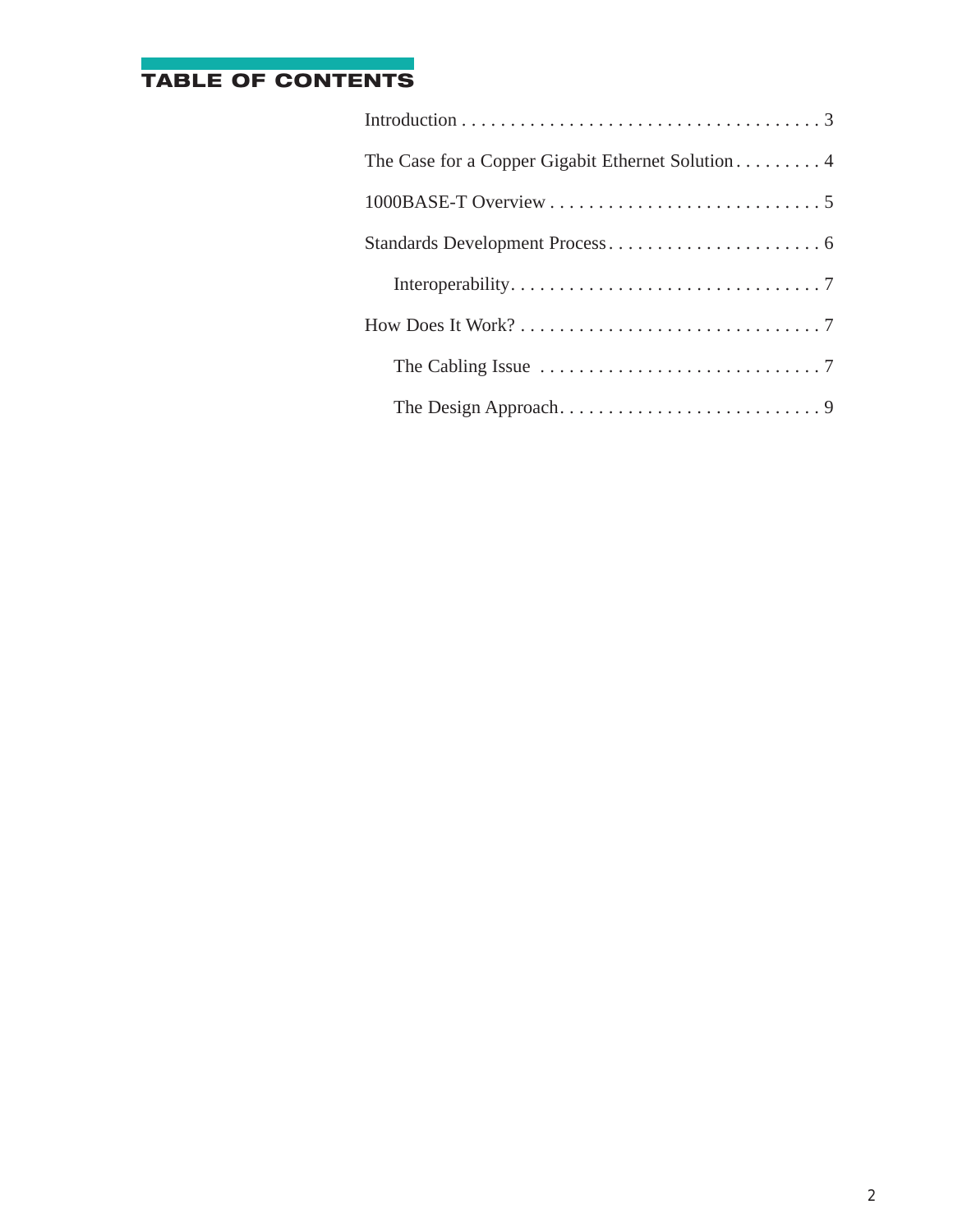# **GIGABIT ETHERNET OVER 4-PAIR 100 OHM CATEGORY 5 CABLING**

#### **INTRODUCTION**

With the dramatic increases in desktop computing power driven by Intranet-based operations and the increasing demands for time-sensitive delivery between networked users, a new generation, high-bandwidth Ethernet LAN is evolving. The rapid adoption of 100Mb/s or Fast Ethernet, due to low cost and compatibility with existing LANs, underscores the popularity of Ethernet technology. With 1000 Mb/s Ethernet following close behind, Ethernet technology is poised as the network solution for the next century.

Gigabit Ethernet has been demonstrated to be a viable solution for increased bandwidth requirements for growing networks [reference to GEA white paper]. Early implementation of the technology will be in high-speed backbones and specialized workgroups. As desktop speeds increase and LAN application patterns change, Gigabit Ethernet will begin to migrate to the desktop for general applications. To be most effective, Gigabit Ethernet must be capable of operating over widely-installed cable plants. Worldwide, the most widely deployed cable plant is copper UTP (Unshielded Twisted Pair) wiring. In fact, four-pair, 100 ohm, Category 5 cabling is the most widely deployed cabling system for high-speed LANs.

Ethernet standards are created and maintained by the 802.3 working group of the IEEE LAN-MAN Standards Committee. For the last two years, a task force known as 802.3z has been working on fiberoptic and a shielded jumper cable assembly ("short-haul copper") solutions for Gigabit Ethernet. In the spring of 1997, a new task force was formed to work on a "long-haul copper" solution based on four pairs of Category 5 cabling wiring. This 802.3ab task force is working to standardize a Gigabit Ethernet link of 100 meters maximum length on four pairs of Category 5 UTP cabling. The Gigabit Ethernet standards define an interface (called the GMII) to the Ethernet Media Access Control (MAC) layer, management, repeater operations, topology rules, and four physical layer signaling systems: 1000BASE-SX (short wavelength fiber), 1000BASE-LX (long wavelength fiber), 1000BASE-CX (short run copper) and 1000BASE-T (100-meter, four-pair Category 5 UTP). Figure 1 below shows the relationship of the various members of the Gigabit Ethernet technology family.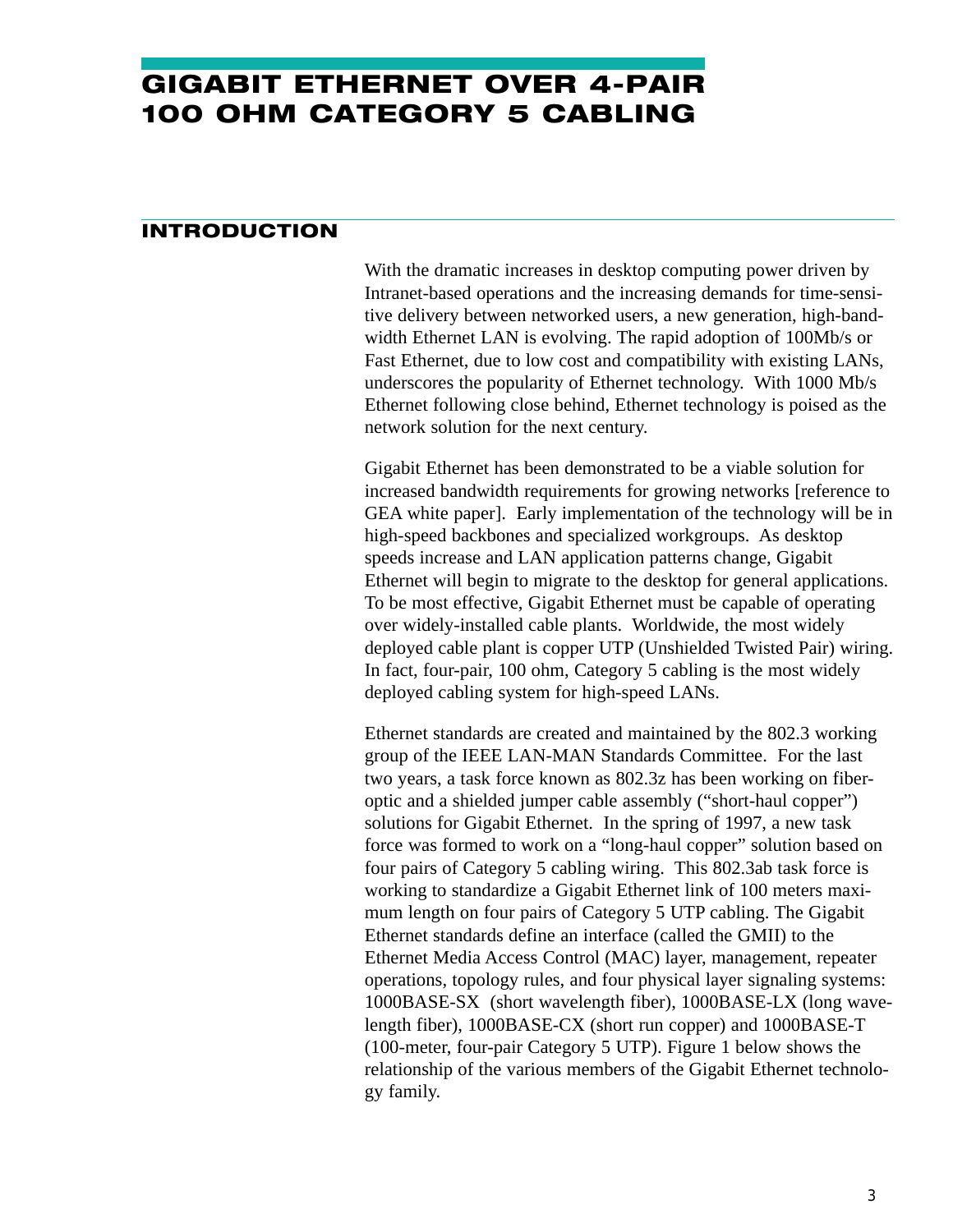

Fibre Channel Based Technology

#### **Figure 1: The Gigabit Ethernet technology family**

Basic information about Gigabit Ethernet is provided in The Gigabit Ethernet Alliance White Paper. This document focuses specifically on 1000BASE-T.

### **THE CASE FOR A COPPER GIGABIT ETHERNET SOLUTION**

1000BASE-T extends the envelope of Gigabit Ethernet by enabling operation over the extensive installed base of legacy Category 5 cabling systems and, by default, the Category 5 cabling systems currently being installed. The distribution of four-pair Category 5 cabling extends from the work area to the equipment room and between equipment in the equipment room, thus enabling connectivity to switched and shared gigabit services for both high-bandwidth work area computing and server farms. (See Figure 2.)



**Figure 2: Category 5 UTP cabling systems as per ANSI/TIA/EIA-568-A**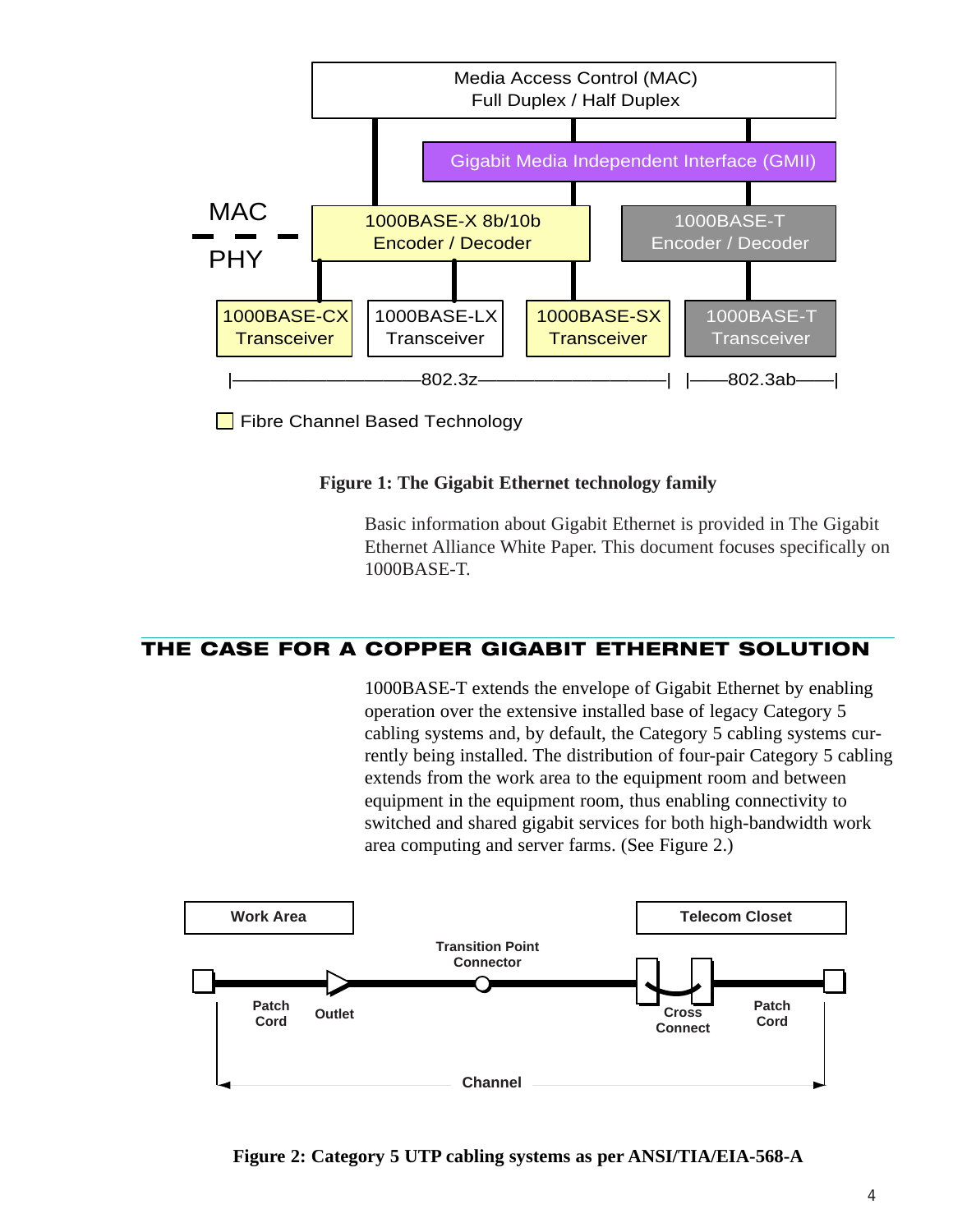Used in conjunction with Full Duplex Repeaters, 1000BASE-T can provide highly cost-effective shared gigabit service. Full Duplex Repeaters (FDRs), also called buffered distributors, offer the traditional low-cost shared media operation of repeaters, but with support for full-duplex operation. When coupled with 1000BASE-T, FDRs will offer an easy-to-manage, high-burst rate, shared-media solution capable of supporting both end users and server farms. When used with a server farm, this technology offers the most cost-effective way to aggregate one gigabit of server support.

Many potential Gigabit Ethernet technology adopters are already calling for a gigabit UTP copper solution because it will allow them to use their existing copper cable plant and because the cost-of-entry for copper solutions has traditionally been lower than fiber-based solutions.

#### **1000BASE-T OVERVIEW**

1000BASE-T provides half-duplex (CSMA/CD) and full-duplex 1000Mb/s Ethernet service over Category 5links as defined by ANSI/TIA/EIA-568-A. Topology rules for 1000BASE-T are the same as those used for 100BASE-T. Category 5 link lengths are limited to 100 meters by the ANSI/TIA/EIA-568-A cabling standard. Only one CSMA/CD repeater will be allowed in a collision domain

1000BASE-T uses the same Auto-Negotiation system employed by 100BASE-TX, simplifying the task of gradually integrating it into legacy Ethernet networks. In addition, many of the companies working on 1000BASE-T have indicated they will produce dual-speed PHYs capable of both 100 Mb/s and 1000 Mb/s operation. This ensures that 1000BASE-T devices can "fall back" to 100BASE-TX operation, thus providing a flexible method for upgrading systems.

Cable plants conforming to current TIA/EIA-568-A (1995) requirements should support 1000BASE-T operation. Individual links should be tested per ANSI/TIA/EIA-TSB-67- "Transmission Performance Specifications for Field Testing of Twisted Pair Cabling System" with the additional test parameters for FEXT (ELFEXT) loss and return loss that will be included as an addendum to ANSI/TIA/EIA-568-A. Cabling test tool manufacturers should have these capabilities added to their products before the 1000BASE-T standard is released. Category 5 cabling which does not pass TSB-67 testing (including addendum parameters) may not have been installed correctly. For example, the amount of untwisting in a pair as a result of termination to connecting hardware cannot exceed 13 mm (0.5 in), or the connecting hardware may not meet current ANSI/TIA/EIA-568-A requirements and may need upgrading. All Category 5 links should be tested before using either 1000BASE-T or 100BASE-T.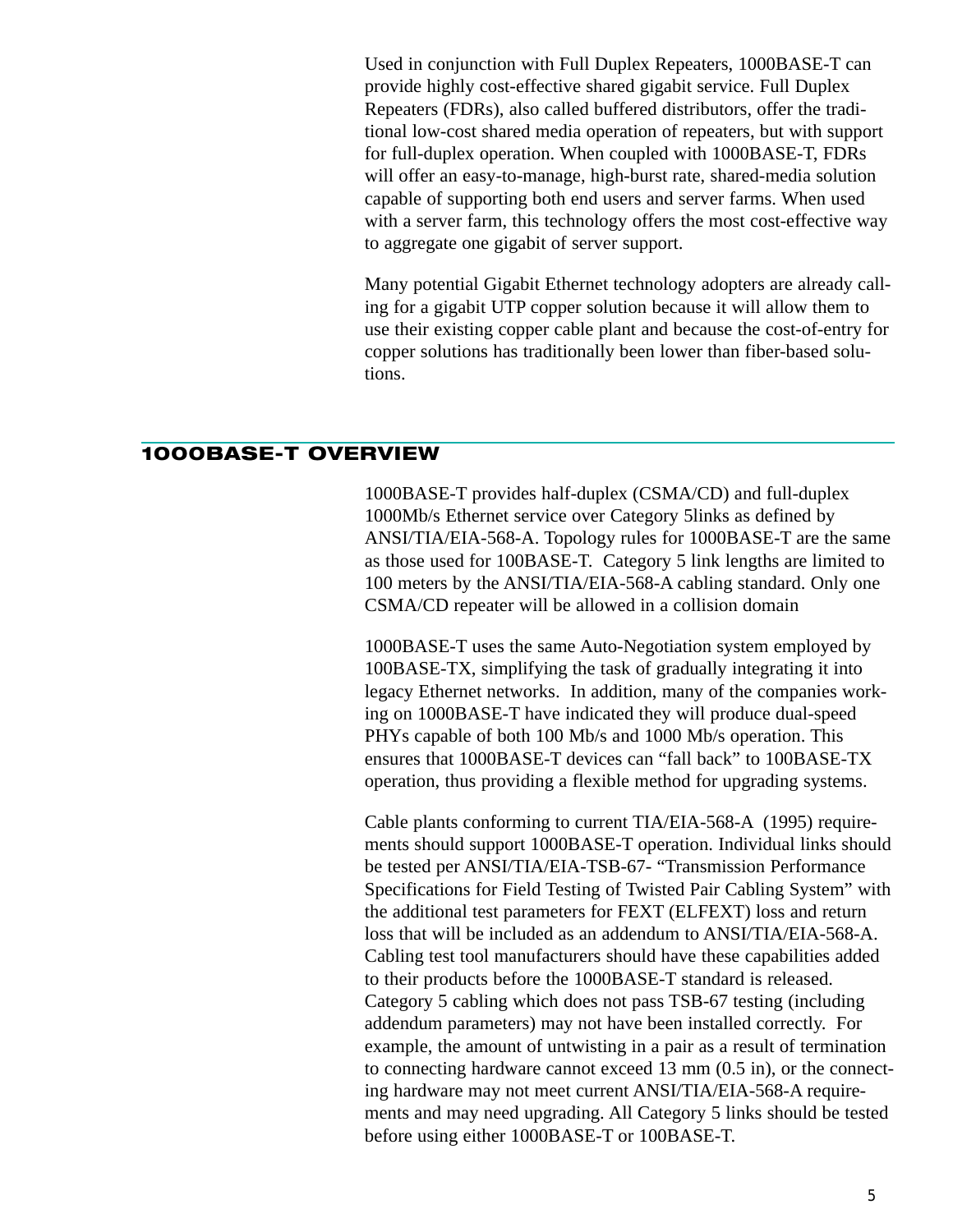Some companies plan to have sample quantities of their initial 1000BASE-T components (PHY chips) by mid 1998, with prototype products following shortly thereafter. The first customer shipments of 1000BASE-T products should occur in late 1998. Members of the 1000BASE-T development team are working to ensure that conformance test suites for 1000BASE-T are developed in parallel with the standards effort, so the test suites will be in place when the first products arrive. This will enable testing of components and products before they are released to market.

#### **STANDARDS DEVELOPMENT PROCESS**

Ethernet standards are created and maintained by the 802.3 working group of the IEEE LAN-MAN Standards Committee. For the last two years, a task force known as 802.3z has been working on fiberoptic and shielded copper jumper solutions for Gigabit Ethernet. In the spring of 1997, a new task force with special expertise in Digital Signal Processing (DSP) technology was formed to work on a "longhaul copper" solution based on UTP wiring. This 802.3ab task force is working to standardize a Gigabit Ethernet link of 100 meters maximum length on four pairs of Category 5 UTP cabling.

The 802.3z task force is responsible for 1000BASE-X, which defines MAC changes, a Gigabit Media Independent Interface, management, and general requirements for 1000 Mb/s operation, as well as a set of physical layer interfaces based on physical layer technology originally developed for Fibre Channel. The 802.3ab task force is developing the 1000BASE-T standard, which adds an additional physical layer signaling system to the basic technology defined by 1000BASE-X.

1000BASE-X is now essentially complete and undergoing the formal ballot processes required for IEEE 802 approval. The target date for approval of the 1000BASE-X standard is March 1998. 1000BASE-T is operating with a longer schedule to accommodate the complex signaling issues involved with running 1000 Mb/s over standard Category 5 wiring. The first draft of what will become the 1000BASE-T standard is expected in November 1997; approval of the standard should come in the second half of 1998. (See Table 1 below.)

| Milestone                      | 802.3z           | 802.3ab*        |  |
|--------------------------------|------------------|-----------------|--|
| Work starts                    | November 1995    | November 1995   |  |
| Project Authorization received | March 1996       | March 1997      |  |
| 1 <sup>st</sup> draft          | January 1997     | November 1997   |  |
| Start Working Group ballot     | <b>July 1997</b> | March 1998**    |  |
| <b>Start Sponsor ballot</b>    | November 1997**  | July 1998**     |  |
| Ready to become standard       | March 1998**     | November 1998** |  |

| Table 1: 802.3z and 802.3ab project milestones |  |  |
|------------------------------------------------|--|--|
|                                                |  |  |

Table notes:

\* 1000BASE-T was initially part of the 802.3z project but formally split off into a separate Working Group in March 1997.

\*\* anticipated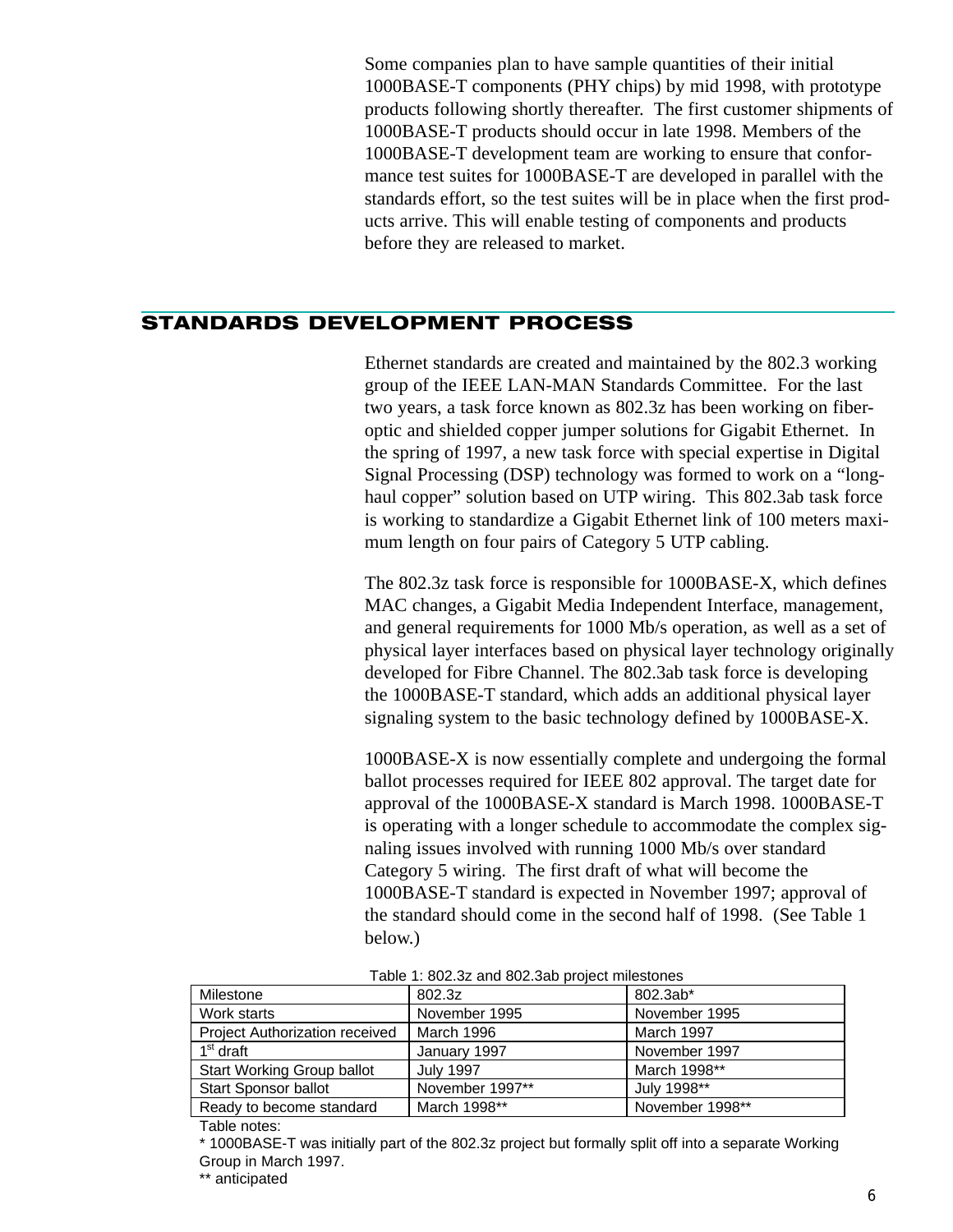#### **Interoperability:**

Although not a formal part of the standards development process, conformance and interoperability testing are an essential part of bringing a new networking technology to market. The standard defines what to test, but an enabling organization is required to translate standards requirements into test suites and provide a mechanism for applying them uniformly to products.

A Gigabit Ethernet Consortium (GEC) was founded in July 1997 to conduct conformance and interoperability testing for all Gigabit Ethernet technologies. The GEC is housed at the University of New Hampshire's Interoperability Laboratory (IOL), which also houses similar consortia for testing 10BASE-T, 100BASE-T, ATM, Fiber Channel, and Token Ring.

GEA teams have been working since the summer of 1997 to define test suites for 1000BASE-X technologies. The GEA is encouraging member companies to participate in 1000BASE-T test suite development activities with the goal of having initial suites defined by mid-1998.

#### **HOW DOES IT WORK?**

This section provides a brief overview of the technical foundations to 1000BASE-T. It covers cabling issues, the proposed technical approach, and a discussion of how the 1000BASE-T standard builds upon techniques pioneered in Fast Ethernet and advanced Digital Signal Processing.

#### **The Cabling Issue**

Category 5 cabling as defined by ANSI/TIA/EIA-568-A is currently the most commonly used data grade cabling in the US. A recent Sage study indicated that more than 72 percent of their sample of network installations reported having Category 5 cabling installed. 1000BASE-T is intended to provide a Gigabit Ethernet solution for these legacy networks. Accordingly, the Project Authorization Request (PAR) for the 1000BASE-T project specifically requires operation on four pair, 100 ohm Category 5 balanced copper cabling as defined by ANSI/TIA/EIA-568-A, or its equivalent as built from material specified by ISO/IEC 11801:1995 that meets the channel performance parameters specified in ANSI/TIA/EIA-568-A ANNEX E. (There is currently a proposal to add a Category 5 channel specification to ISO/IEC 11801 that would provide the same channel performance parameters specified in ANSI/TIA/EIA-568-A.)

Transmitting a 1000 Mb/s data stream over four pairs of Category 5 twisted pair cables presents several design challenges to the transmission system designer (and standards developer). The challenges are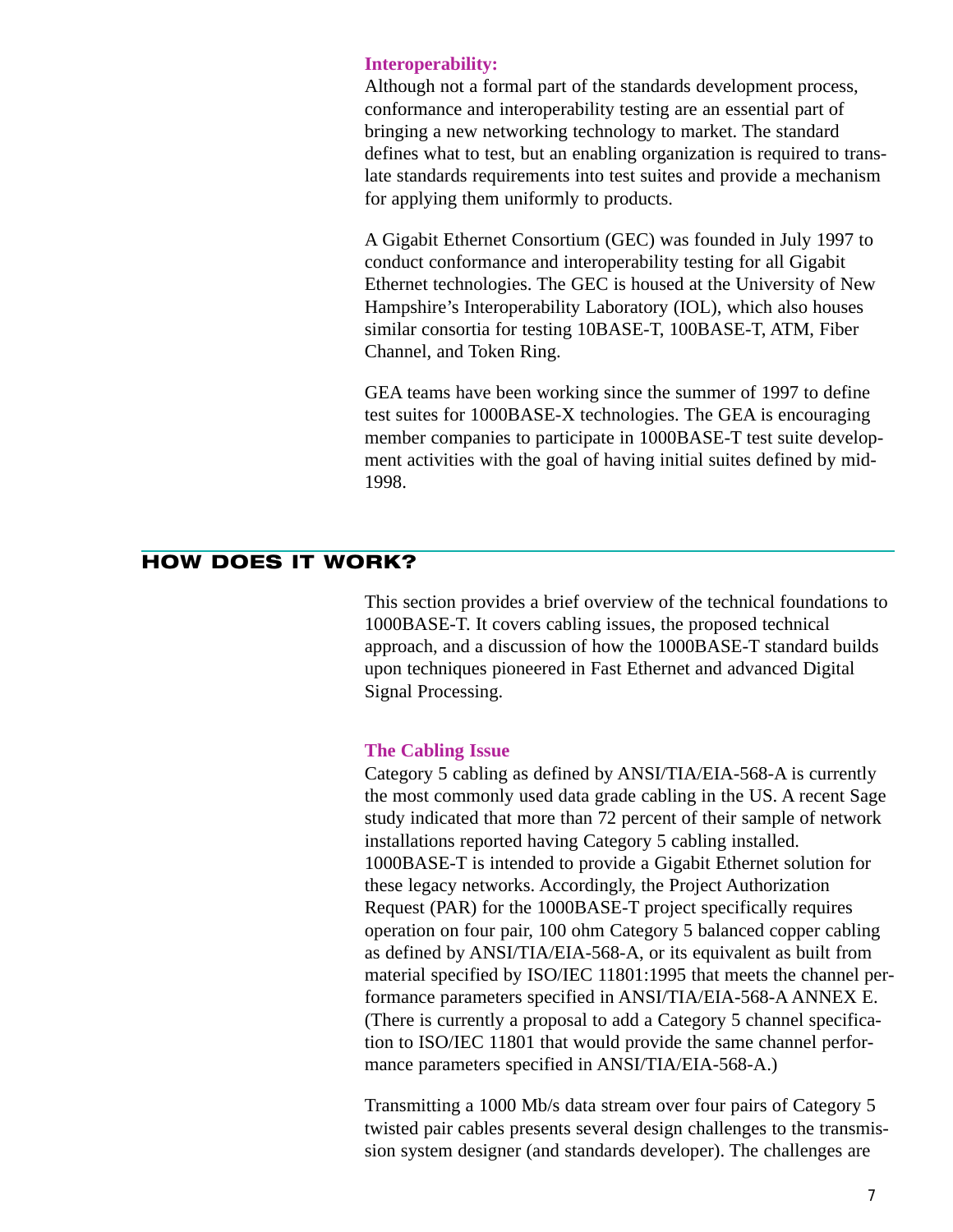due to signal attenuation, echo, return loss, and crosstalk characteristics of cables, as well as electromagnetic emissions and susceptibility. (See Figure 3 below.)



**Figure 3: The cabling challenge.**

**Attenuation** is the signal loss of the cabling from the transmitter to the receiver. Attenuation increases with frequency, so designers are challenged to use the lowest possible frequency range that is consistent with the required data rate.

**Echo** is a by-product of dual-duplex operation, where both the transmit and receive signal occupy the same wire pair. The residual transmit signal due to the trans-hybrid loss and the cabling return loss combine to produce an unwanted signal referred to here as echo. Return loss is a measure of the amount of power reflected due to cabling impedance mismatches.

**Crosstalk** is unwanted signals coupled between adjacent wire pairs. Since 1000BASE-T will use all four wire pairs, each pair is affected by crosstalk from the adjacent three pairs. Crosstalk is characterized in reference to the transmitter. **Near-end crosstalk** (NEXT) is crosstalk that appears at the output of a wire pair at the transmitter end of the cable and **far-end crosstalk** (FEXT) is crosstalk that appears at the output of a wire pair at the far end of the cable from the transmitter. **Equal level far-end crosstalk** (ELFEXT) is FEXT with the cable attenuation removed to provide equal-level comparisons, i.e., crosstalk and receive signals voltages are compared at the end of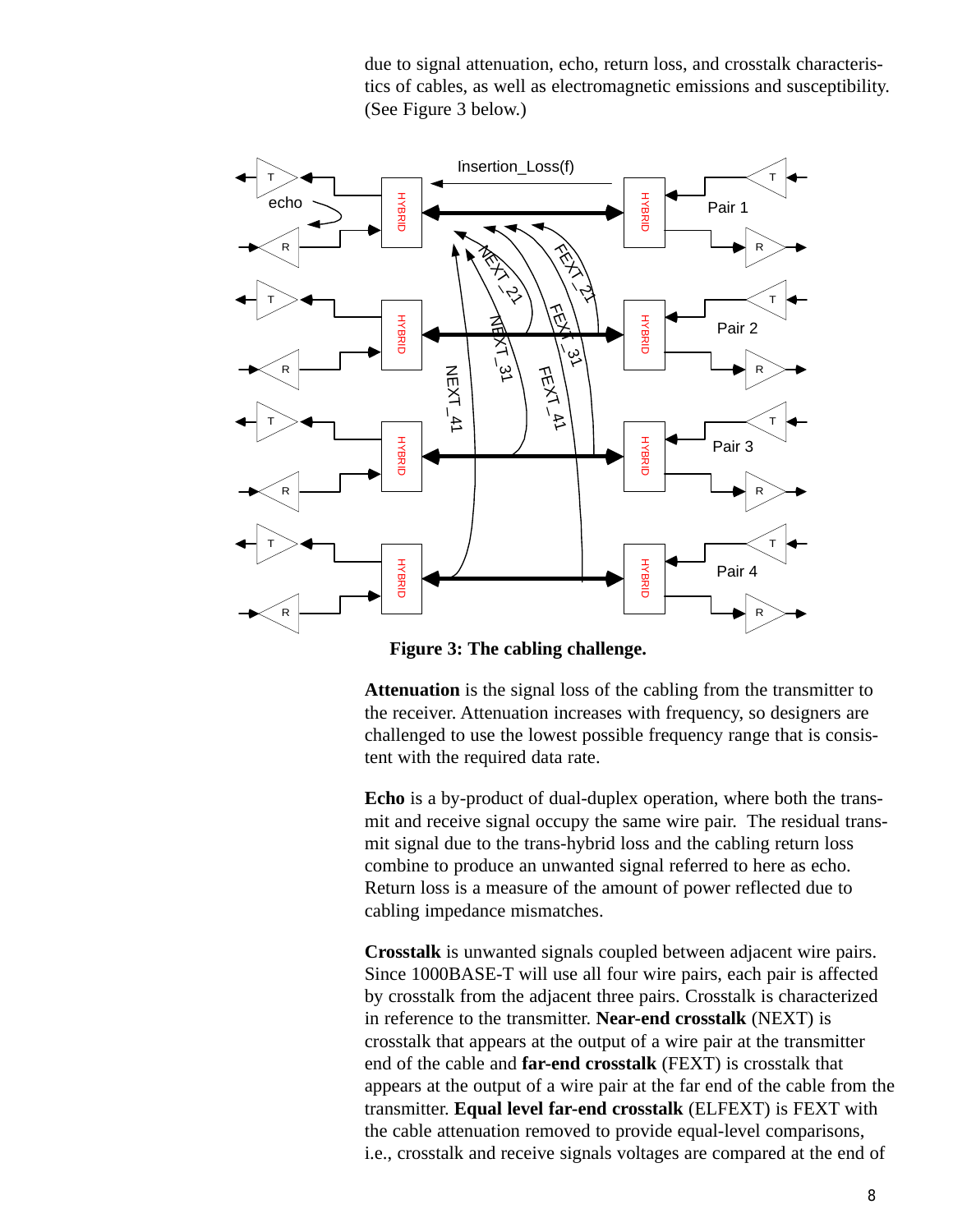the cabling opposite the transmitter. Designers must incorporate technology to keep crosstalk from interfering with symbol recovery operations in the receiver.

Additional specifications for FEXT (ELFEXT) loss and return loss, which are not currently specified by TIA/EIA-568-A ANNEX E, have been developed to characterize the vast majority of the installed base of Category 5 cabling built to ANSI/TIA/EIA-568-A and/or ISO/IEC 11801 clauses 6, 8 & 9. A currently proposed addendum to ANSI/ANSI/TIA/EIA-568-A will include the additional transmission performance specifications and field test parameters for FEXT (ELFEXT) loss and return loss. A verification of the installed cabling performance per the field test specification of ANSI/TIA/EIA-TSB-67- "Transmission Performance Specifications for Field Testing of Twisted Pair Cabling System" with the additional test parameters for FEXT (ELFEXT) loss and return loss (to be released as an addendum to ANSI/TIA/EIA-568-A) will be recommended.

A transmission system operating over unshielded cable must be capable of withstanding radiated energy from other sources, including AM, CB, short wave radio, and other external transmitters. Standards such as EN50082-1 and IEC 1000-4-3 (IEC 801-3 Level 2) also specify a required tolerance to a 3 V/m continuous wave source above 27 MHz.

A further design objective is to maximize the tolerance to background and impulse noise. Impulse noise can be generated by power line transients, electrical fast transients, electro-static discharge (ESD), and other sources. Although there is no precise specification from existing standards concerning the minimum tolerance to impulse noise that could be acceptable for 1000BASE-T, a general goal is to strive for as much tolerance as possible.

#### **The Design Approach**

The characteristics of Category 5 cabling and the regulatory constraints identified above create a significant challenge in defining the 1000 Mb/s physical layer. Fortunately, digital communications techniques developed in recent years can be used to design robust transceivers that are capable of achieving reliable operations in a Category 5 cabling environment. 1000BASE-T takes advantage of several of these techniques to transform the desired bit rate into an acceptable baud rate (signaling events per second) for operation over 4-pair Category 5 cabling.

- Use existing 4-pair Category 5 cable. To ensure proper operation at full link lengths, the cable must conform to the requirements of ANSI/TIA/EIA-568-A (1995).
- Use all four pairs in the cable to keep symbol rate at or below 125 Mbaud.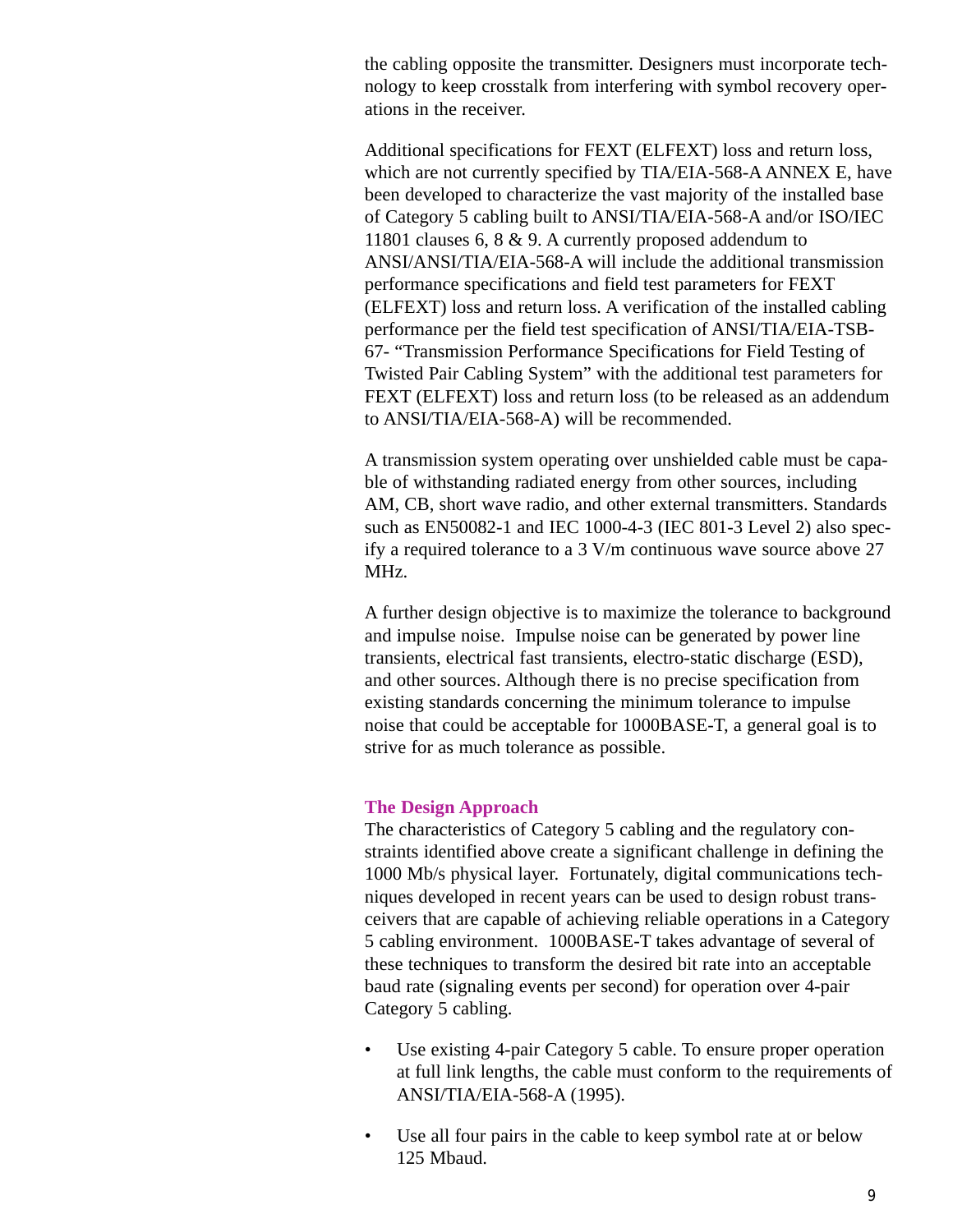- Use PAM-5 coding to increase the amount of information sent with each symbol.
- Use 4D 8-state Trellis Forward Error Correction coding to offset the impact of noise and crosstalk.
- Use pulse shaping techniques to condition the transmitted spectrum.
- Use state-of-the-art DSP signal equalization techniques to manage the problems of noise, echo and crosstalk interferences, and to ensure a bit error rate of 10-10.

Technical descriptions of these techniques are described in the remainder of this subsection. The block diagram of a 1000BASE-T transceiver (shown in Figure 4) shows the relationships among the various components.



#### **Figure 4: Block diagram of the 1000BASE-T transceiver.**

**Dual-duplex transmission** consists of transmitting and receiving data simultaneously in both directions (full-duplex transmission) on each of the four wire pairs, minimizing the symbol rate (and thus, the occupied signal bandwidth) on each wire pair by one half, as compared to unidirectional transmission and reception. Hybrid circuits are used to enable bi-directional transmission over single wire pairs by filtering out the transmit signal at the receiver. (See Figure 5 below.)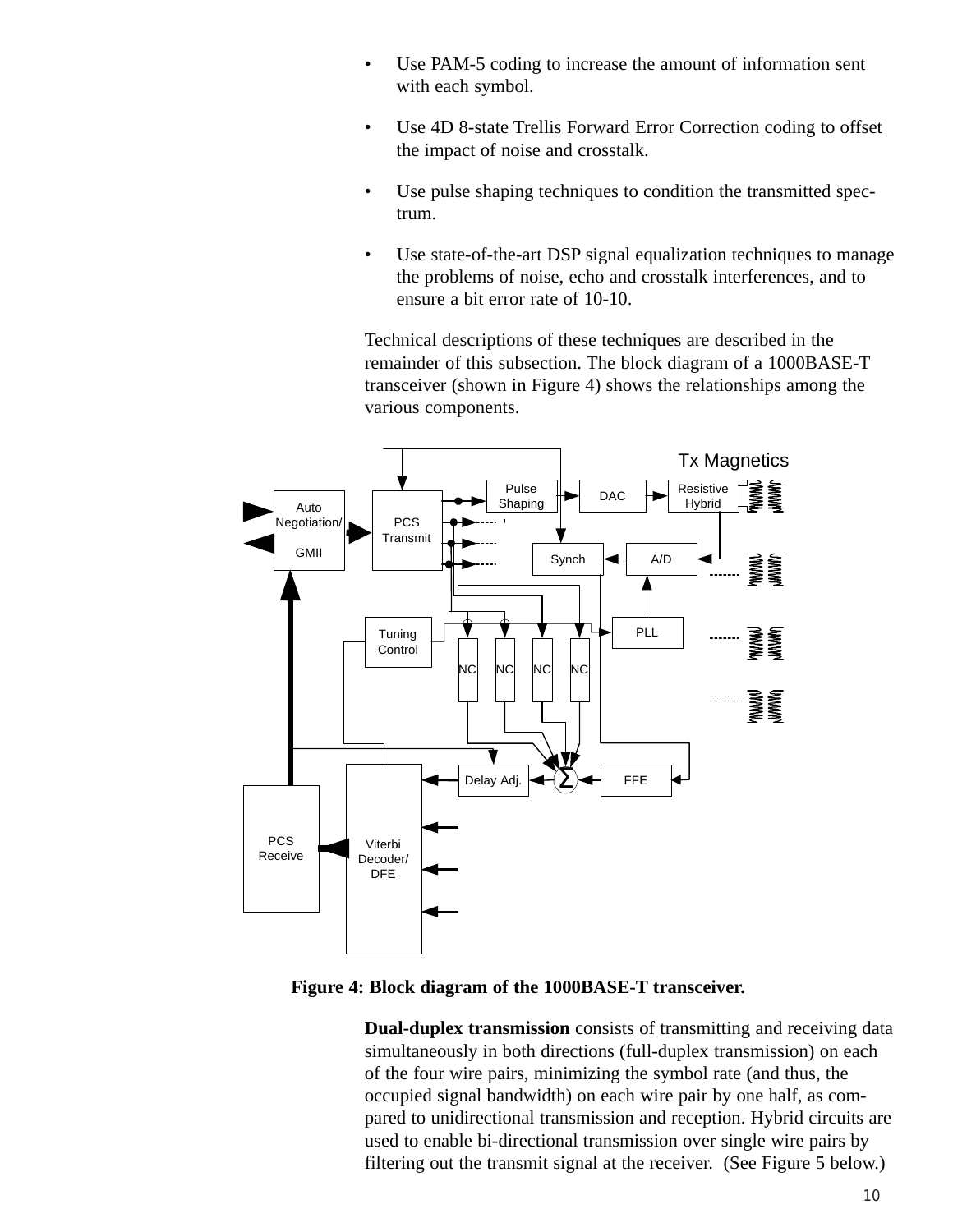Hybrid networks with good trans-hybrid loss minimize the amount of transmitter signal that is coupled into the receiver but still cannot remove all of the transmit signal. The residual transmit signal from the hybrid and the return loss of the cable require that cancellers are added to each wire pair to remove the transmit echo signal.



**Figure 5: Dual-duplex transmission uses hybrids to separate transmit and receive signals on each wire pair.**

**5-level PAM** provides better bandwidth utilization than binary signaling, where each transmitted symbol represents just one bit (0 or 1.). In 5-level PAM, each transmitted symbol represents one of five different levels  $(-2, -1, 0, +1, +2)$ . Since each symbol can represent two bits of information (four levels used to represent two bits, plus an extra fifth level used in the Forward Error Correction coding), the symbol rate, and therefore also the signal bandwidth, are reduced by a factor of two. The costs of multilevel signaling include the need for a higher signal-to-noise ratio for a given error rate, the use of multi-bit D/A and A/D converters and the need for better receiver equalization.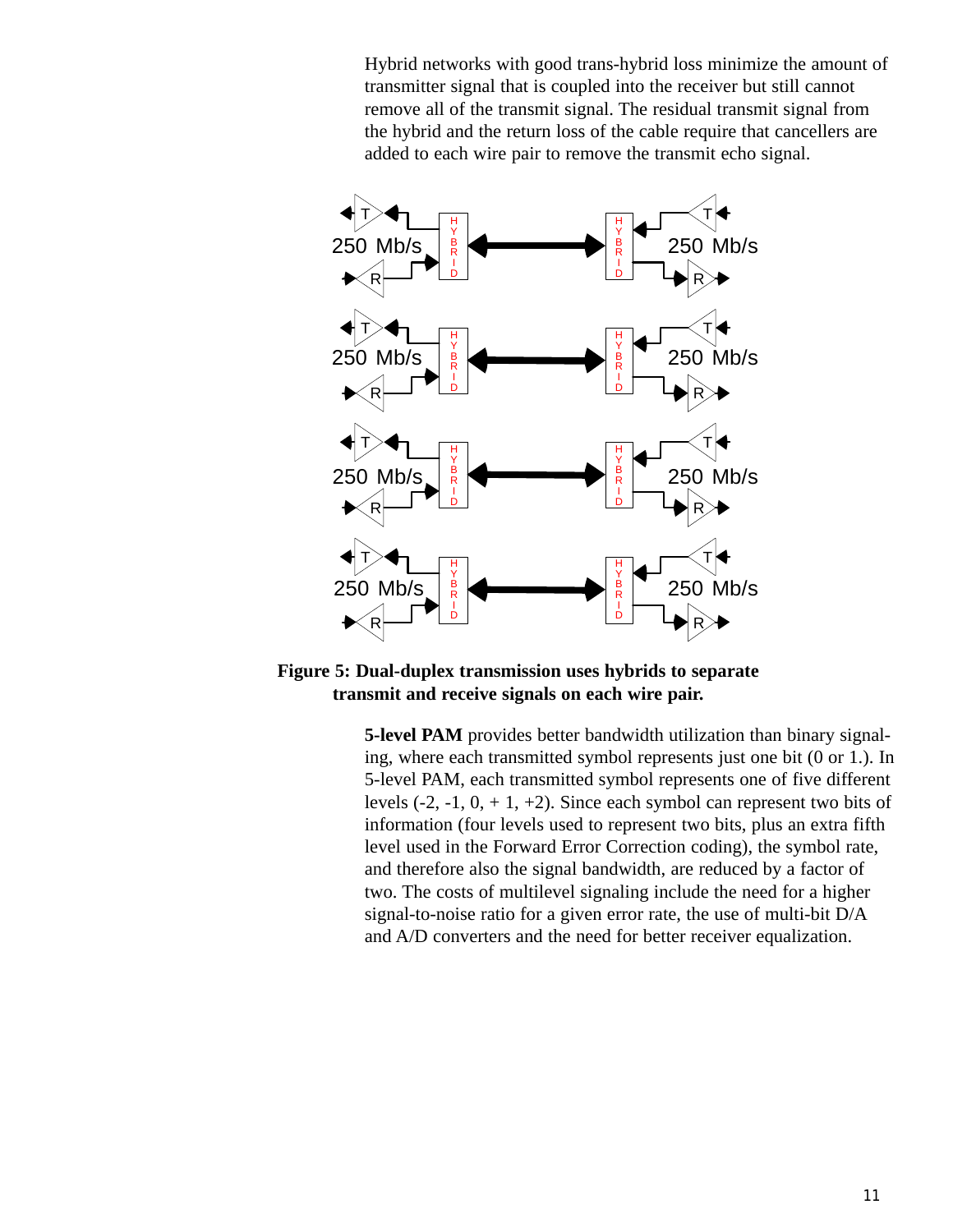

**Figure 6: Binary vs 5-level PAM coding**

**Forward Error Correction** (FEC) provides a second level of coding that helps to recover the transmitted symbols in the presence of high noise and crosstalk. The 4-Dimensional 8-State Trellis Forward Error Correction encoding facilitates recovering the transmitted symbols in the presence of high noise and crosstalk. This technique improves the signal-to-noise ratio at the "slicer"-the decision element in the Analog-to-Digital (A/D) converter in the receiver.

**Pulse shaping** matches the spectral characteristics of the transmitted signals to those of the channel in order to maximize the signal-tonoise ratio. This is achieved with a combination of analog and digital filtering elements used at the transmitter, at the receiver, or both. Pulse shaping is used to minimize the transmitted signal energy at frequencies where distortion and disturbances are significant, to reduce both low- and high frequency signal components, and to reject highfrequency external noise components. The pulse shaping techniques used by 1000BASE-T transmitters improve the potential for meeting class B emission specifications. Through pulse shaping the 1000BASE-T transmitted signal spectrum will be essentially identical to the 100BASE-TX spectrum.



**Figure 7: Pulse shaping produces a 1000BASE-T signal spectrum that matches the 100BASE-TX spectrum.**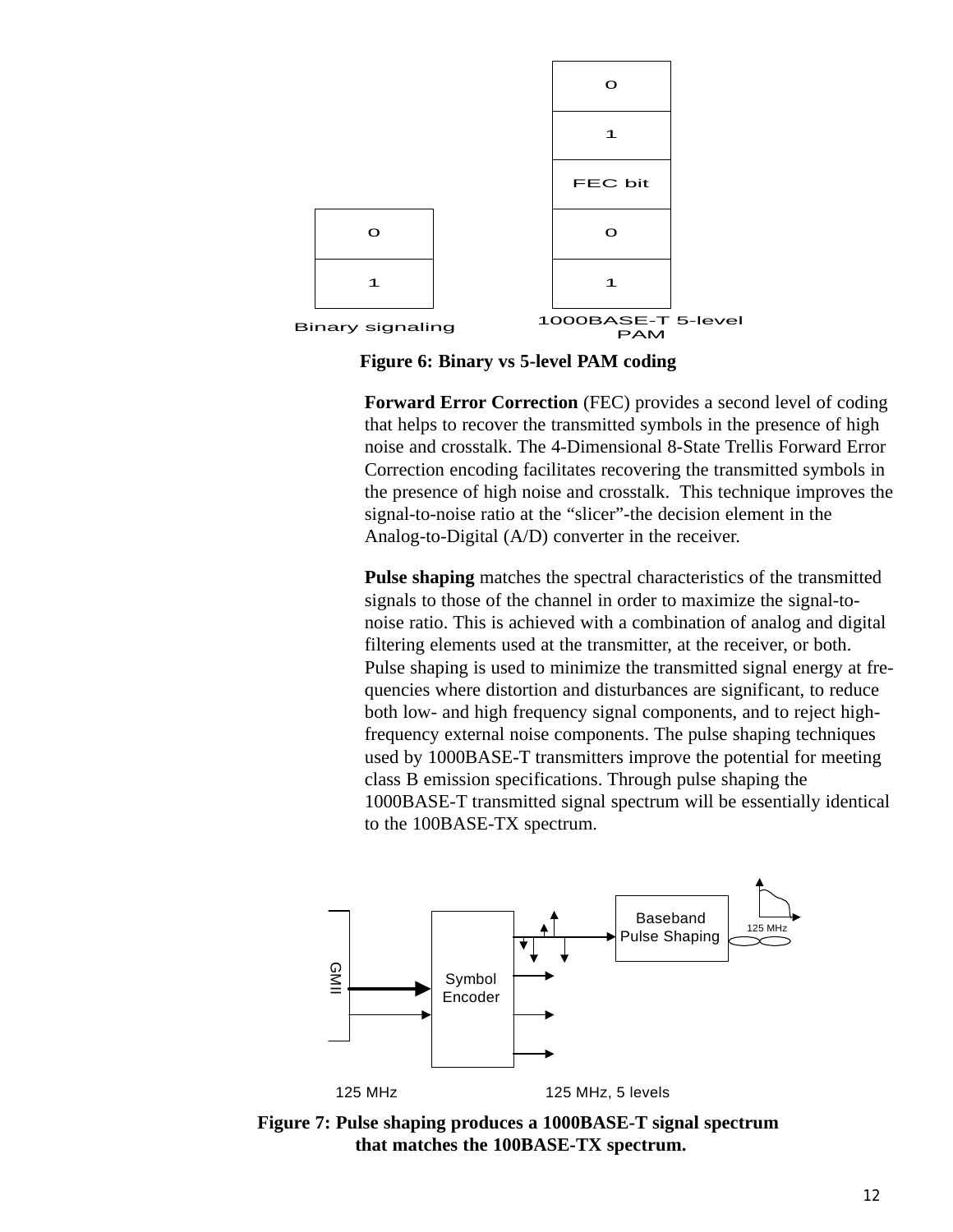**Signal equalization** is used to compensate for signal distortion introduced by the communication channel. Linear digital equalization is usually provided by a finite impulse response (FIR) filter. However, linear equalizers color the noise in the receiver. This is especially true as frequency increases and noise coupling becomes worse. The higher the bandwidth of the coding scheme, the more aggressive the equalization and, hence, the greater the high frequency noise boost. Nonlinear equalization is usually provided by a decision-feedback equalizer (DFE) and often provides better signal equalization than linear equalization, especially when the transmission medium introduces strong signal attenuation within specific frequency regions. Unlike a linear equalizer, a DFE does not modify the noise. Therefore, using a DFE does not enhance high-frequency noise. However, using a DFE to equalize the channel is prone to error propagation, where a single error causes mis-equalization and further errors. One solution to this problem is to use multiple DFEs.

**Scrambling** is used to randomize the sequence of transmitted symbols and avoid the presence of spectral lines in the transmitted signal spectrum. Scrambling also creates essentially uncorrelated data symbols, which improves operation of the adaptive receiver functions.

Many of the principles and techniques proposed for the 1000BASE-T design approach have already been employed in three 100BASE-T (Fast Ethernet) copper physical layer solutions:

- 100BASE-TX, which runs on 2 pairs of Category 5 cabling with a 125 Mbaud symbol rate and binary encoding,
- 100BASE-T4, which runs on 4 pairs of Category 3 or better cabling with a 25 Mbaud symbol rate and ternary encoding, and
- 100BASE-T2, which runs on 2 pairs of Category 3 or better cabling with a 25 Mbaud symbol rate with quinary encoding and DSP processing to handle the potential problems of alien signals in adjacent wire pairs (alien crosstalk.)

100BASE-TX demonstrates that it is possible to send a symbol stream over Category 5 cable at 125 Mbaud. 100BASE-T4 demonstrates techniques for sending multi-level coded symbols over four pairs. 100BASE-T2 demonstrates the use of digital signal processing (DSP), five-level coding, and simultaneous two-way data streams while dealing with alien signals in adjacent pairs.

Participants in the 1000BASE-T development effort are making aggressive use of simulation tools to evaluate alternative technical approaches, following on earlier simulation efforts used to develop 100BASE-T2. While exploring alternative approaches to line coding and forward error correction techniques, the engineers simulated their own proposals as well as those of the other participants. These simulations have been done both in Matlab and in C. The C simulations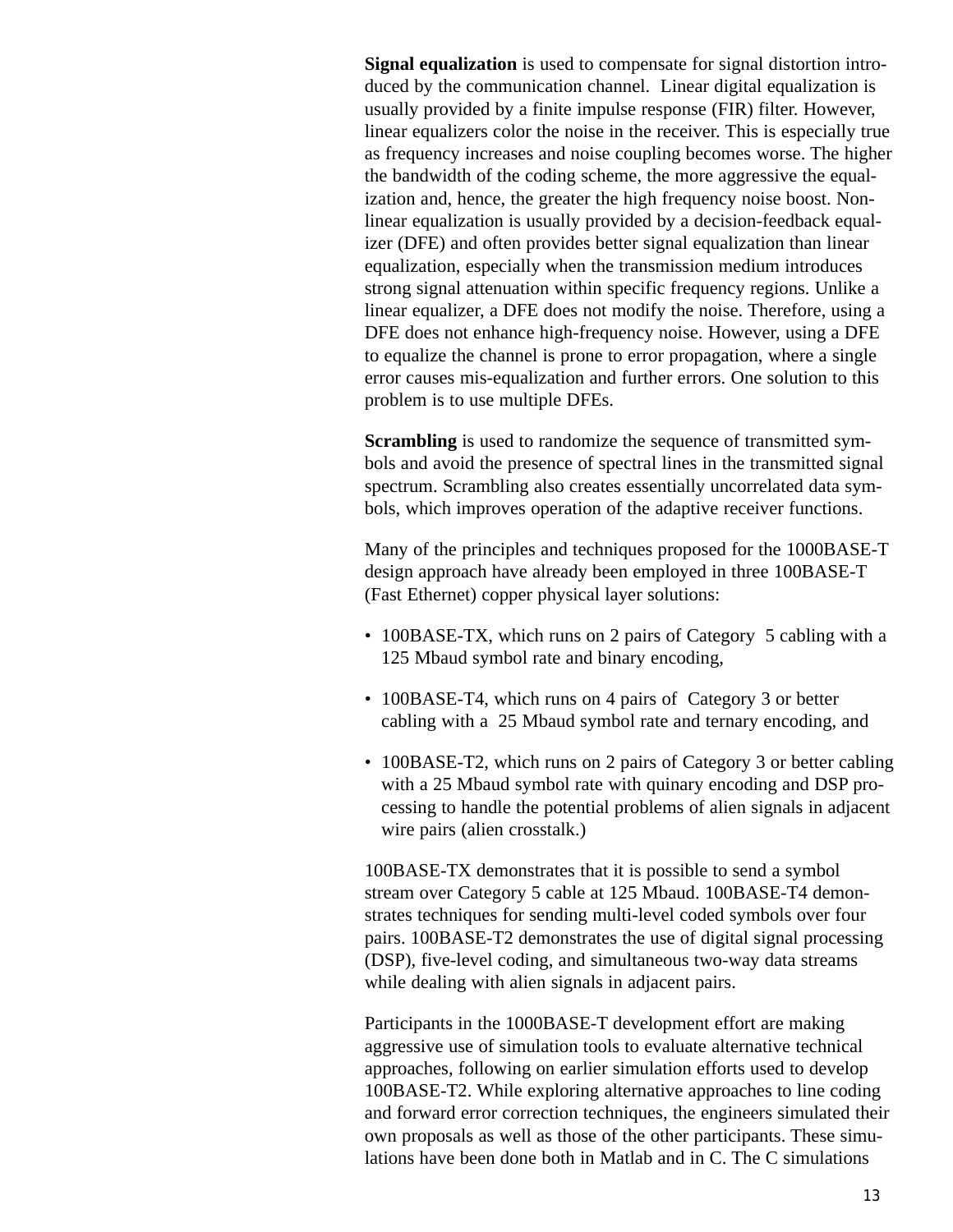have established the necessary confidence that the Bit Error Rate (BER) requirements can be met in the presence of ECHO, NEXT, and FEXT. The simulations also have established that significant levels of external noise (>80mv p-p) can be tolerated. The large amounts of simulation work that have been done significantly increase the conviction that reliable Gigabit Ethernet over copper is both feasible and practical.